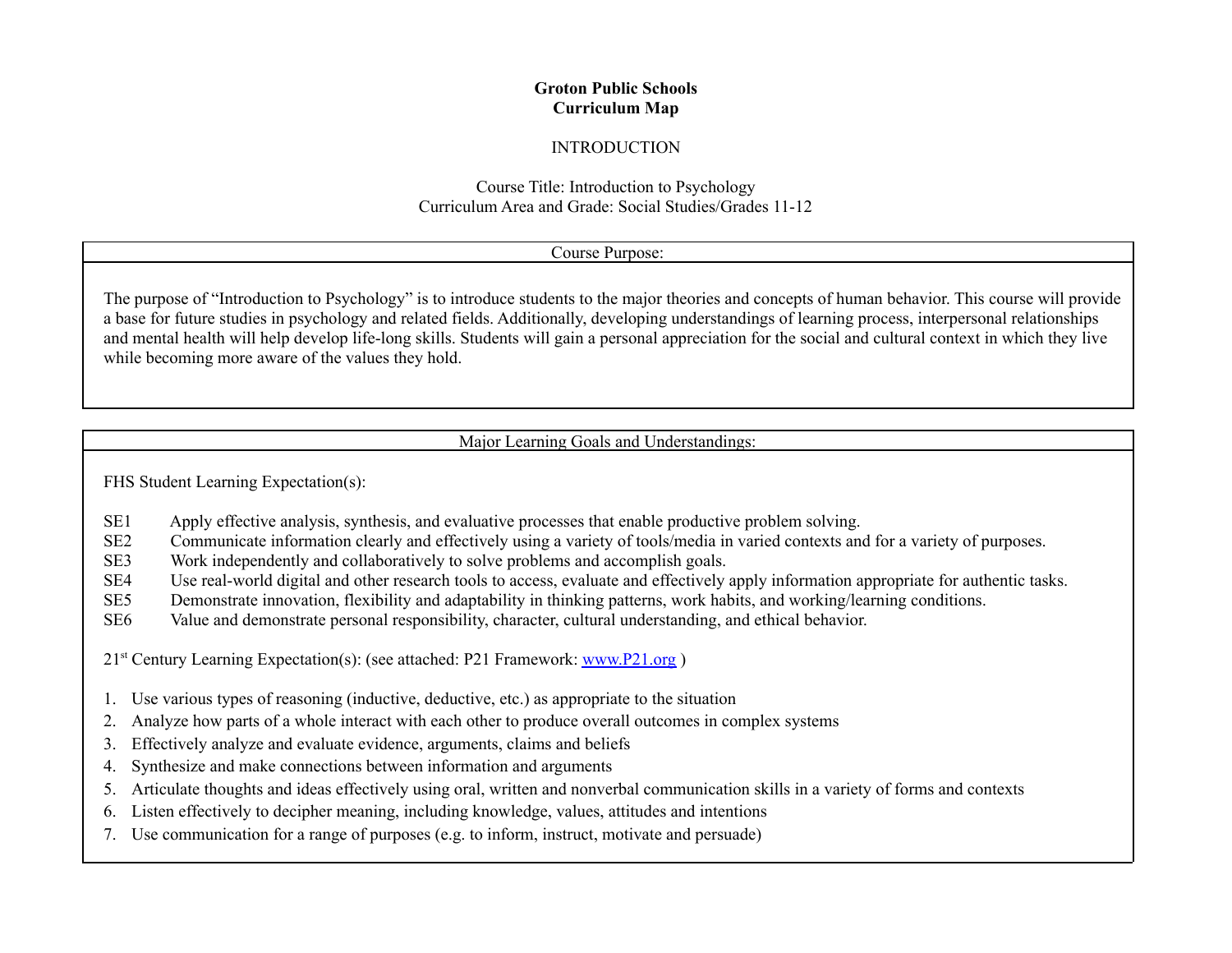| Units/Theme/Concept and # of Weeks                                                                        |  |                                    |  |  |
|-----------------------------------------------------------------------------------------------------------|--|------------------------------------|--|--|
| Quarter = 9 weeks, Semester=18 weeks, Trimester= 12 weeks, Year=36 weeks --- usually spread over 40 weeks |  |                                    |  |  |
| <b>Introduction to Psychology (4 Weeks)</b>                                                               |  | 2. Body and Mind (5 Weeks)         |  |  |
| 3. Learning and Memory (4 weeks)                                                                          |  | 4. Health and Adjustment (5 Weeks) |  |  |

### **Mappers/Authors: Jordan Panucci**

Date Approved:

| Unit 1 - Introduction to Psychology |                |                            |                        |  |  |
|-------------------------------------|----------------|----------------------------|------------------------|--|--|
| <b>Grade:</b>                       | Subject:       | <b>Course:</b>             | <b>Length of Unit:</b> |  |  |
| $1 - 12$                            | Social Studies | Introduction to Psychology | 4 Weeks                |  |  |

| <b>Common Core State Standards</b>                                                                                                                                                                                                                                                                  |  |  |  |  |  |  |
|-----------------------------------------------------------------------------------------------------------------------------------------------------------------------------------------------------------------------------------------------------------------------------------------------------|--|--|--|--|--|--|
| R2. Determine the central ideas or information of a primary or secondary source; provide an accurate summary that makes clear the relationships<br>among the key details and ideas.                                                                                                                 |  |  |  |  |  |  |
| R4 Determine the meaning of words and phrases as they are used in a text, including analyzing how an author uses and refines the meaning of a key<br>term over the course of a text (e.g., how Madison defines faction in Federalist No. 10).                                                       |  |  |  |  |  |  |
| R6 Evaluate authors' differing points of view on the same historical event or issue by assessing the authors' claims, reasoning, and evidence.                                                                                                                                                      |  |  |  |  |  |  |
| R8 Evaluate an author's premises, claims, and evidence by corroborating or challenging them with other information.                                                                                                                                                                                 |  |  |  |  |  |  |
| W2. Write informative/explanatory texts, including the narration of historical events, scientific procedures/experiments, or technical processes.                                                                                                                                                   |  |  |  |  |  |  |
| Introduce a topic and organize complex ideas, concepts, and information so that each new element builds on that which precedes it to<br>a.<br>create a unified whole; include formatting (e.g., headings), graphics (e.g., figures, tables), and multimedia when useful to aiding<br>comprehension. |  |  |  |  |  |  |
| Use varied transitions and sentence structures to link the major sections of the text, create cohesion, and clarify the relationships among<br>b.<br>complex ideas and concepts.                                                                                                                    |  |  |  |  |  |  |
|                                                                                                                                                                                                                                                                                                     |  |  |  |  |  |  |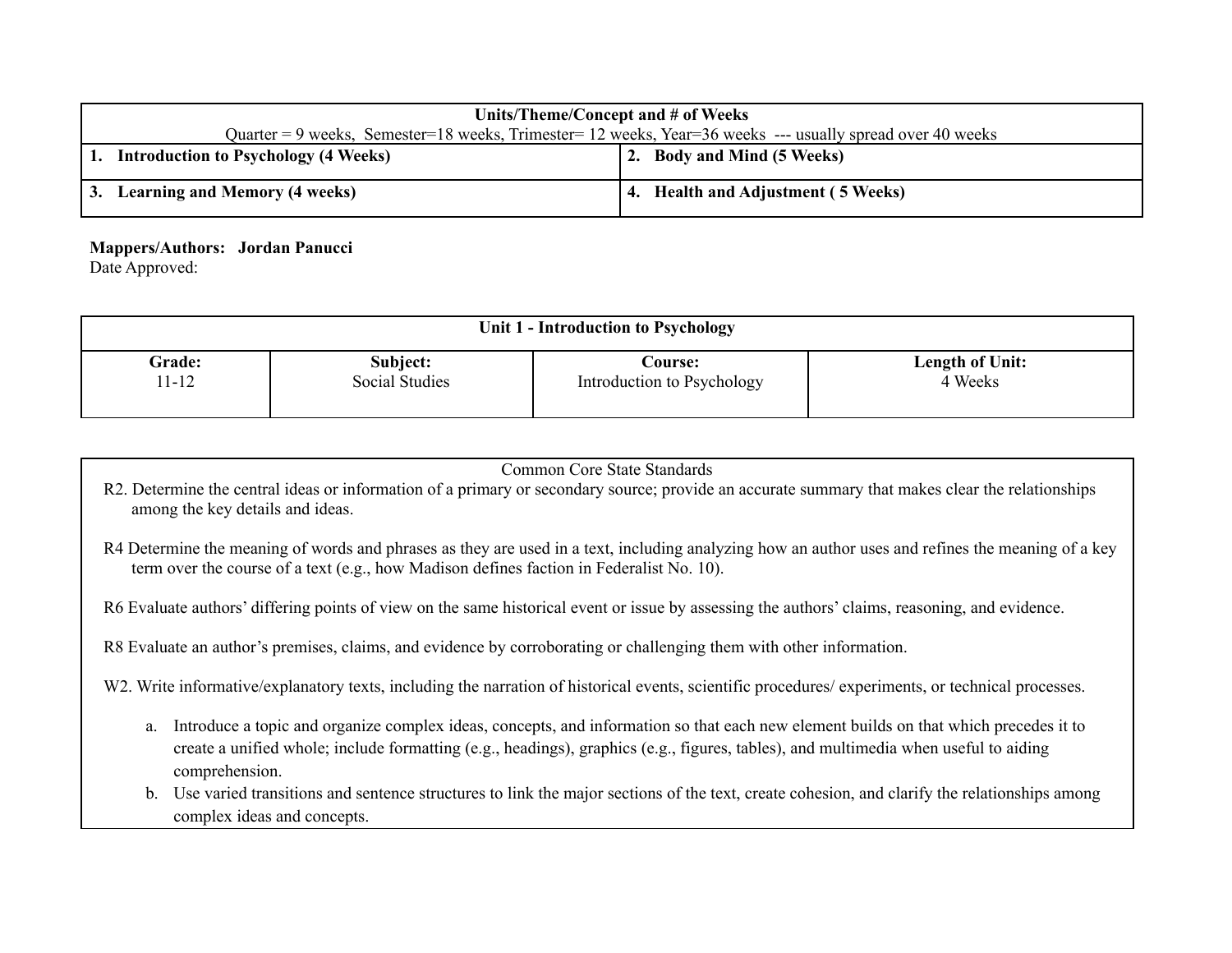- c. Use precise language, domain-specific vocabulary and techniques such as metaphor, simile, and analogy to manage the complexity of the topic; convey a knowledgeable stance in a style that responds to the discipline and context as well as to the expertise of likely readers.
- d. Provide a concluding statement or section that follows from and supports the information or explanation provided (e.g., articulating implications or the significance of the topic).

W4. Produce clear and coherent writing in which the development, organization, and style are appropriate to task, purpose, and audience.

- W5. Develop and strengthen writing as needed by planning, revising, editing, rewriting, or trying a new approach, focusing on addressing what is most significant for a specific purpose and audience.
- W6. Use technology, including the Internet, to produce, publish, and update individual or shared writing products in response to ongoing feedback, including new arguments or information.

Supporting Standards

|                                                                                                                                                                                                                                                                                 | <b>Part 2 – Standards</b>                                                                                                                                                                                                                                                                                                                         |                                                                                                                     |
|---------------------------------------------------------------------------------------------------------------------------------------------------------------------------------------------------------------------------------------------------------------------------------|---------------------------------------------------------------------------------------------------------------------------------------------------------------------------------------------------------------------------------------------------------------------------------------------------------------------------------------------------|---------------------------------------------------------------------------------------------------------------------|
|                                                                                                                                                                                                                                                                                 | <b>Key (GLE) Content Knowledge and Concepts/Skills</b>                                                                                                                                                                                                                                                                                            | <b>Bloom's Taxonomy Levels</b><br>Creating, Evaluating,<br>Analyzing, Applying,<br>Understanding and<br>Remembering |
| The students will know:                                                                                                                                                                                                                                                         | The students will be able to:                                                                                                                                                                                                                                                                                                                     |                                                                                                                     |
| The goals of psychological study<br>The various fields of psychological<br>2.<br>study<br>The role ethics plays in experimentation<br>3.<br>How psychology has historically<br>4.<br>evolved as a science<br>The difference between human behavior<br>5<br>and mental processes | Describe the goals of psychology<br>Explain how psychology is a science<br>Compare and contrast the various types of psychology<br>3.<br>Evaluate the ethics of experimentation.<br>4.<br>Explain the historical background of the study of psychology.<br>5.<br>Compare and Contrast differences between behavior and mental<br>6.<br>processes. | All levels of bloom's taxonomy<br>will be addressed in a recursive<br>manner.                                       |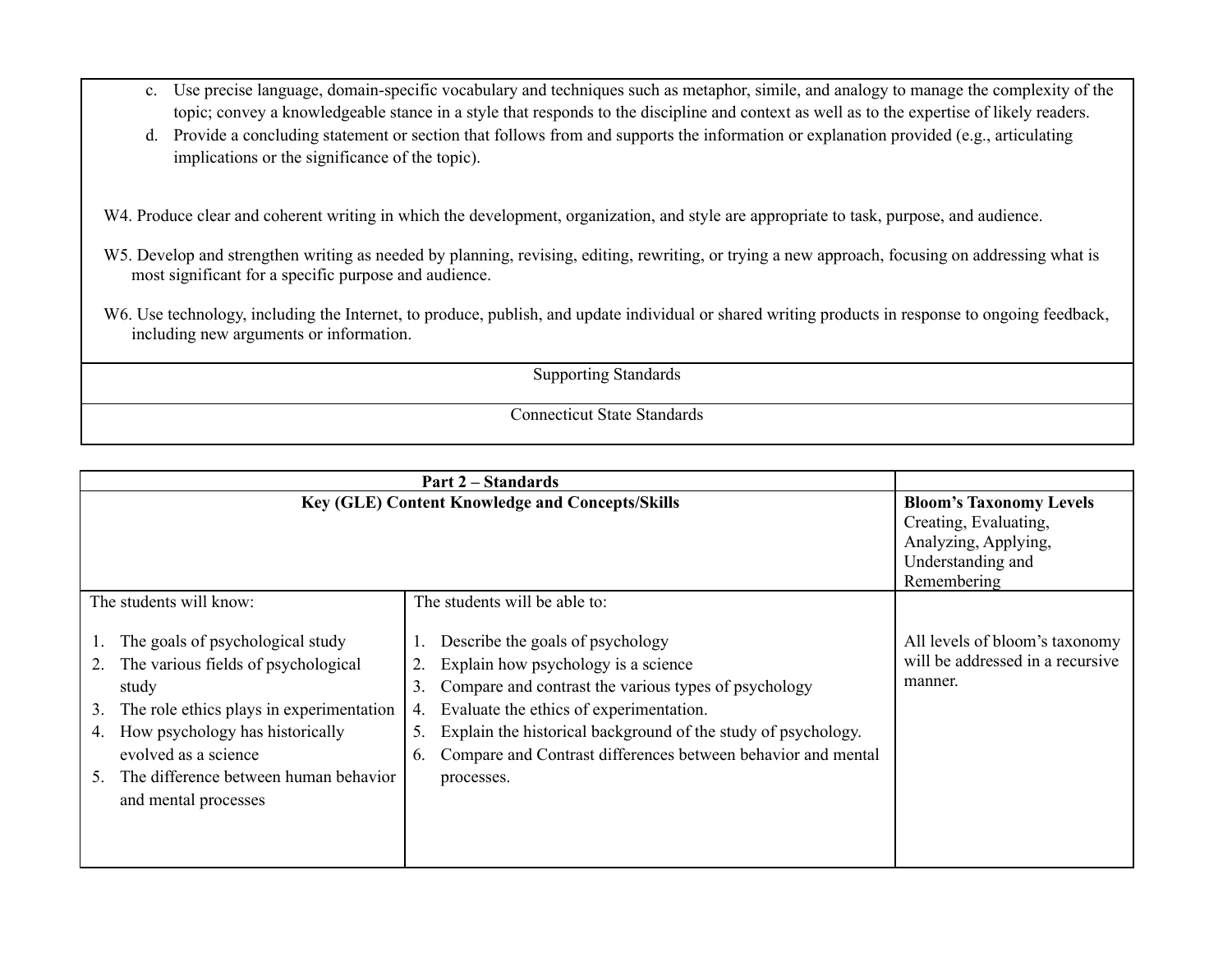# **● Big Idea**

Psychology is a science that seeks to describe and explain human mental processes. Human beings are motivated by need, fear, and biological drives. Psychological theories aim to explain the behaviors, actions, and personalities of different human beings.

#### **● Essential Question**

What is psychology? Who are we and why do we behave the way we do? How have psychological theories and practices changed over time?

### **Part 3 – Common Unit Assessments**

Chapter 1 Unit Test (see software-Holt and McDougal Unit One Test)

"Famous Psychologist" research assignment (one page research paper with a five minute presentation)-Students will compose a research paper in which they will investigate the theories and major experiments of an important psychologist in history. Students will then share their findings with the class. The school wide communication rubric will be used to assess.

Socratic Seminar: "Psychological theorists, who is correct?" Students will debate the four major theories of psychology (Structuralism, Functionalism, Psychoanalysis, and Behaviorism) and which is most accurate in observing the human condition. School wide communication rubric will be used to assess.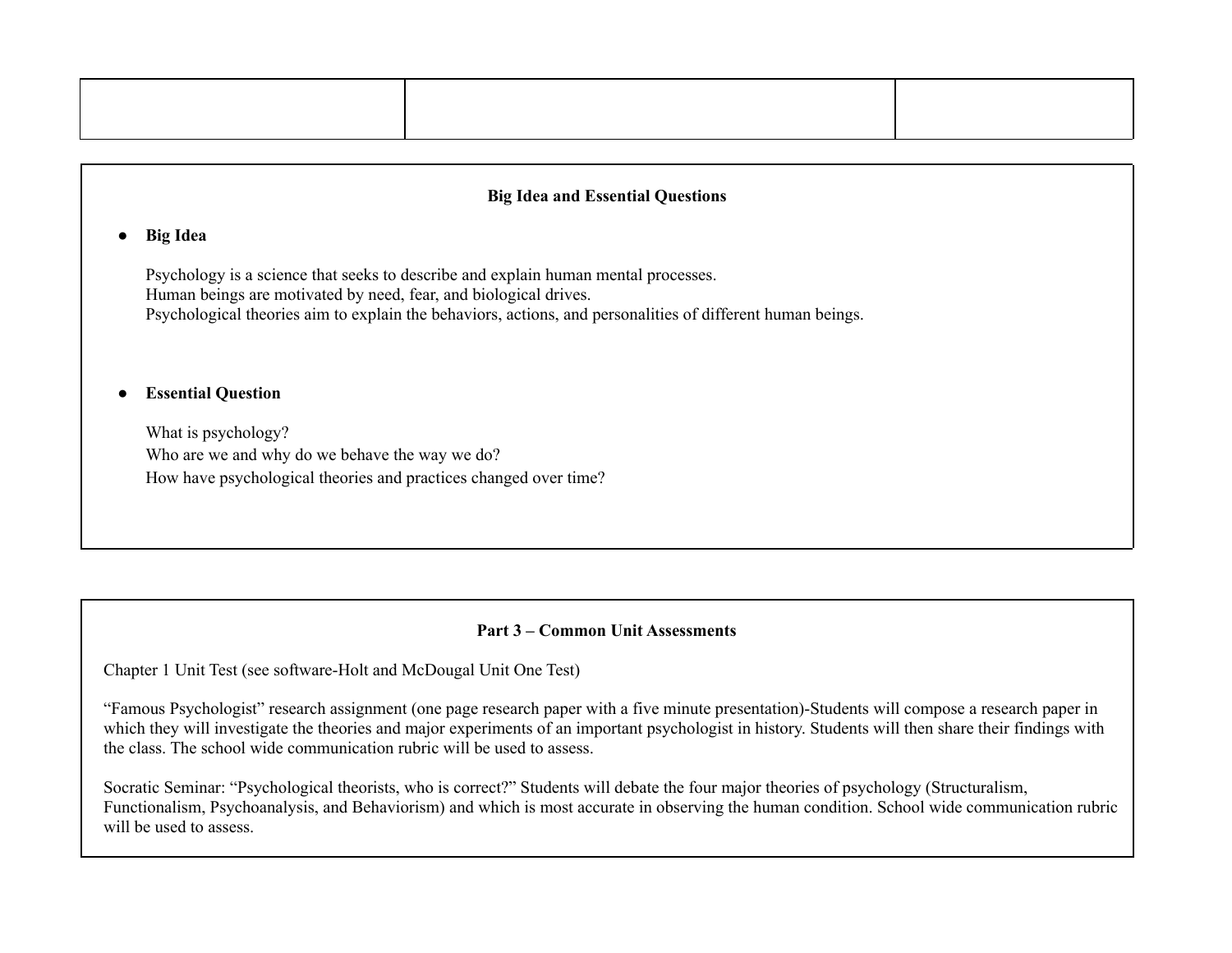## **Part 4 – Common/Assured Learning Experiences**

Quick Lab: "Changing Behavior" (Holt McDougal p6)

Small Group work:

- "Behaviorism v Functionalism"
- "Psychologists at work"
- Group analysis of Kenneth Clark Study
- Student Role Plays

"Are your feelings predictable" online activity [\(http://www.indiana.edu/~socpsy/ACT/predicti1.htm](http://www.indiana.edu/~socpsy/ACT/predicti1.htm)): Students learn about the "Affect Control Theory" by taking a survey and discovering whether their behaviors are predictable.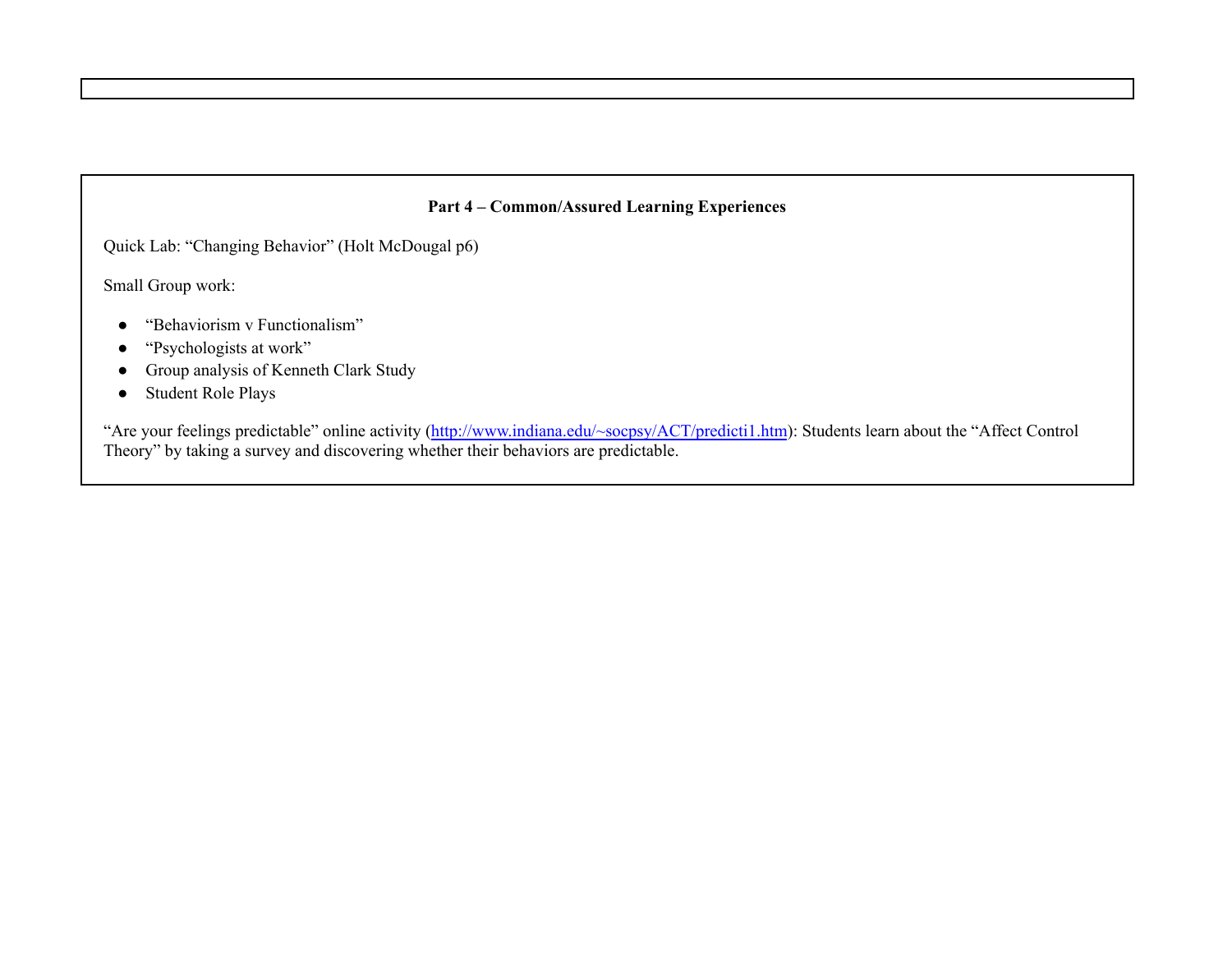# **Part 5-Teacher Notes**

**<http://teachinghighschoolpsychology.blogspot.com> -** Helpful blog site for teachers of Psychology

**<http://www.apa.org/index.aspx->** American Psychological Associations website with resources and articles.

**<http://www.indiana.edu/~socpsy/ACT/predicti1.htm>**

| Unit 2 - Body and Mind |                |                |                        |  |  |
|------------------------|----------------|----------------|------------------------|--|--|
| <b>Grade:</b>          | Subject:       | <b>Course:</b> | <b>Length of Unit:</b> |  |  |
| $11 - 12$              | Social Studies | Psychology     | 6 Weeks                |  |  |

| <b>Common Core State Standards</b>                                                                                                                                                                               |  |  |  |
|------------------------------------------------------------------------------------------------------------------------------------------------------------------------------------------------------------------|--|--|--|
| R2. Determine the central ideas or information of a primary or secondary source; provide an accurate summary that makes clear the relationships<br>among the key details and ideas.                              |  |  |  |
| R3. Evaluate various explanations for actions or events and determine which explanation best accords with textual evidence, acknowledging where<br>the text leaves matters uncertain.                            |  |  |  |
| R8. Evaluate the hypotheses, data, analysis, and conclusions in a science or technical text, verifying the data when possible and corroborating or<br>challenging conclusions with other sources of information. |  |  |  |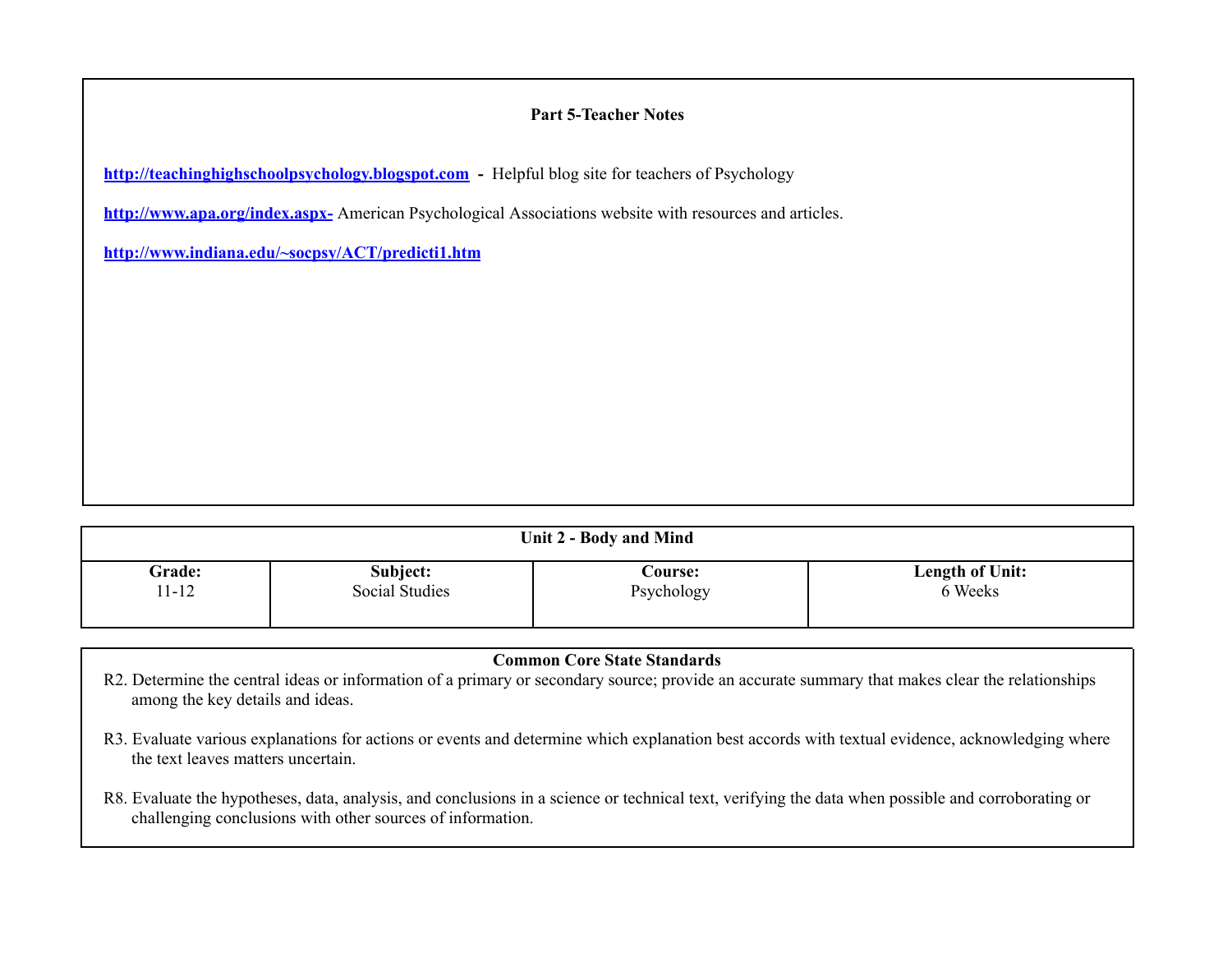- R9. Synthesize information from a range of sources (e.g., texts, experiments, simulations) into a coherent understanding of a process, phenomenon, or concept, resolving conflicting information when possible.
- W1. Write arguments focused on *discipline-specific content.*
	- a. Introduce precise, knowledgeable claim(s), establish the significance of the claim(s), distinguish the claim(s) from alternate or opposing claims, and create an organization that logically sequences the claim(s), counterclaims, reasons, and evidence.
	- b. Develop claim(s) and counterclaims fairly and thoroughly, supplying the most relevant data and evidence for each while pointing out the strengths and limitations of both claim(s) and counterclaims in a discipline-appropriate form that anticipates the audience's knowledge level, concerns, values, and possible biases.
	- c. Use words, phrases, and clauses as well as varied syntax to link the major sections of the text, create cohesion, and clarify the relationships between claim(s) and reasons, between reasons and evidence, and between claim(s) and counterclaims.
	- d. Establish and maintain a formal style and objective tone while attending to the norms and conventions of the discipline in which they are writing.
	- e. Provide a concluding statement or section that follows from or supports the argument presented.
- 10. Write routinely over extended time frames (time for reflection and revision) and shorter time frames (a single sitting or a day or two) for a range of discipline-specific tasks, purposes, and audiences.

Supporting Standards

|                                                                                                             | <b>Part 2 – Standards</b>                                                                                                                                                                             |                                                                               |
|-------------------------------------------------------------------------------------------------------------|-------------------------------------------------------------------------------------------------------------------------------------------------------------------------------------------------------|-------------------------------------------------------------------------------|
| <b>Key (GLE) Content Knowledge and Concepts/Skills</b>                                                      | <b>Bloom's Taxonomy Levels</b>                                                                                                                                                                        |                                                                               |
|                                                                                                             |                                                                                                                                                                                                       | Creating, Evaluating,                                                         |
|                                                                                                             | Analyzing, Applying,                                                                                                                                                                                  |                                                                               |
|                                                                                                             | Understanding and                                                                                                                                                                                     |                                                                               |
|                                                                                                             |                                                                                                                                                                                                       | Remembering                                                                   |
| The students will know:                                                                                     | The students will be able to:                                                                                                                                                                         |                                                                               |
| The nervous system functions as a<br>communication system for the body.<br>The three sections of the brain. | Explain how messages are transmitted by neurons.<br>Describe the three sections of the brain.<br>Explain the role of chromosomes and genes in heredity.<br>Analyze the nature of consciousness.<br>4. | All levels of bloom's taxonomy<br>will be addressed in a recursive<br>manner. |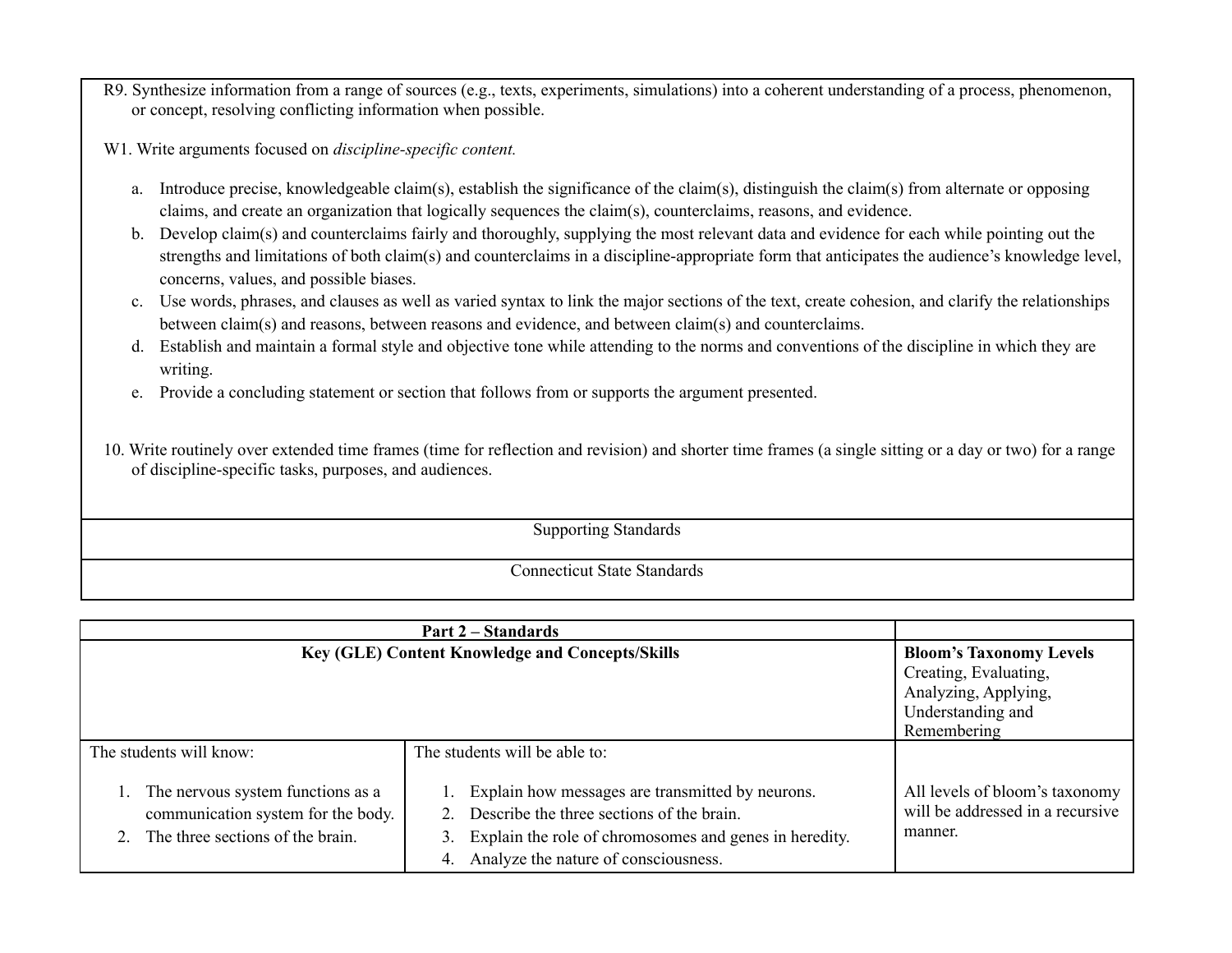| 3. | Heredity plays a key role in the          | 5. | Describe the effect of sleep on human perception for reality. |  |
|----|-------------------------------------------|----|---------------------------------------------------------------|--|
|    | development of an individual's traits.    | 6. | Analyze dreams using varying psychological theories.          |  |
| 4. | Perception allows us to organize and      | 7. | Analyze the prescription drug epidemic.                       |  |
|    | make sense of our sensory<br>impressions. |    |                                                               |  |
| 5. | The four stages of the sleep cycle.       |    |                                                               |  |
|    | The definition of consciousness.          |    |                                                               |  |
|    | How drugs alter consciousness.            |    |                                                               |  |
|    |                                           |    |                                                               |  |
|    |                                           |    |                                                               |  |
|    |                                           |    |                                                               |  |
|    |                                           |    |                                                               |  |
|    |                                           |    |                                                               |  |
|    |                                           |    |                                                               |  |
|    |                                           |    |                                                               |  |
|    |                                           |    |                                                               |  |
|    |                                           |    |                                                               |  |

# **● Big Idea**

A person's mental state has a direct effect on his or her well-being and this often involves analyzing our biology. Consciousness involves awareness, thought, experience, and environments. There is a direct correlation between drug abuse and an individual's psychological make-up.

# **● Essential Question**

How does the nervous system function as a communication system for the body? What is consciousness? What drives people to abuse drugs?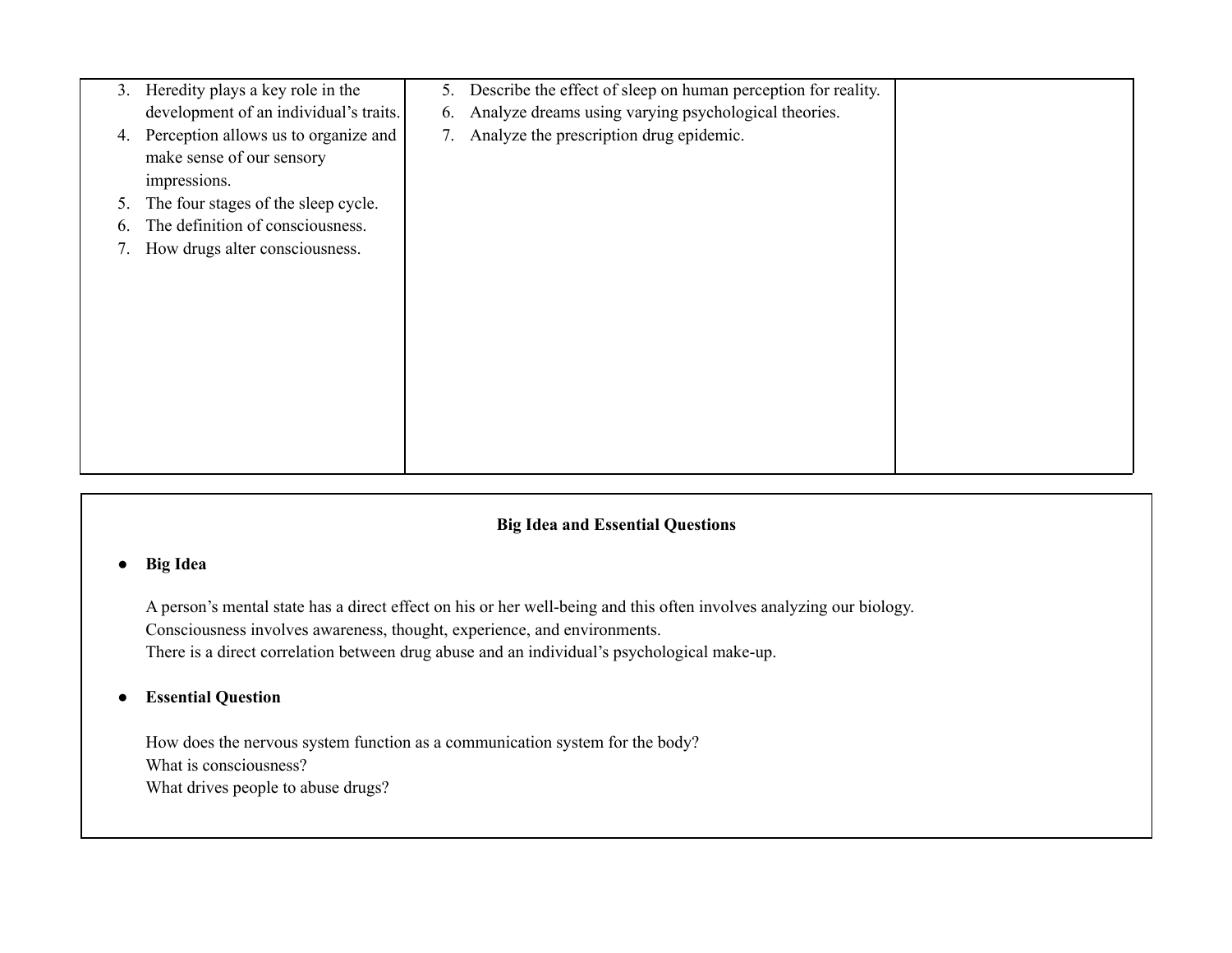### **Part 3 – Common Unit Assessments**

Super Hero Brain, Oral Presentation Assignment: Your task is to create your own superhero by pretending that it is possible to magnify the abilities governed in selective sites in the human brain. You may find it helpful to begin by listing the component parts of the brain and their functions. Identify the area of the brain that would have to be altered to accomplish skills you've determined are important for your character. You must choose nine (9) of these components to include in your superhero. Some of these components will be necessary to accommodate the characters new skills while some will be the ones altered to produce the new characteristics. Use technology.

Dream Journal (see file named "Dream Journal" on the Q-drive for students Instructions) Students will keep a dream journal to record five school appropriate dreams. They will then use this to complete their Dream analysis project.

Dream Analysis Project (see file titled "Dream Project" for student instructions and on share point): Students will use two of their recorded dreams to do a formal analysis (2 pages) of the meaning behind their dreams. They will pick one of three perspectives (psychoanalytic, Activation-Synthesis, or Reverse learning theory) to analyze their dreams then present their analysis to the class.

### **Part 4 – Common/Assured Learning Experiences**

Student Role Play: Student role-plays a dreamer and two analysts. The "dreamer" begins by recording a dream. The dreamer recalls the dream for "analyst one" while "analyst two" is out of the room. Analyst one interprets the dream. Then analyst two returns to the room, listen to the dream, and also interpret it. The class then compares and contrasts the two interpretations based on class and text information.

Group Discussions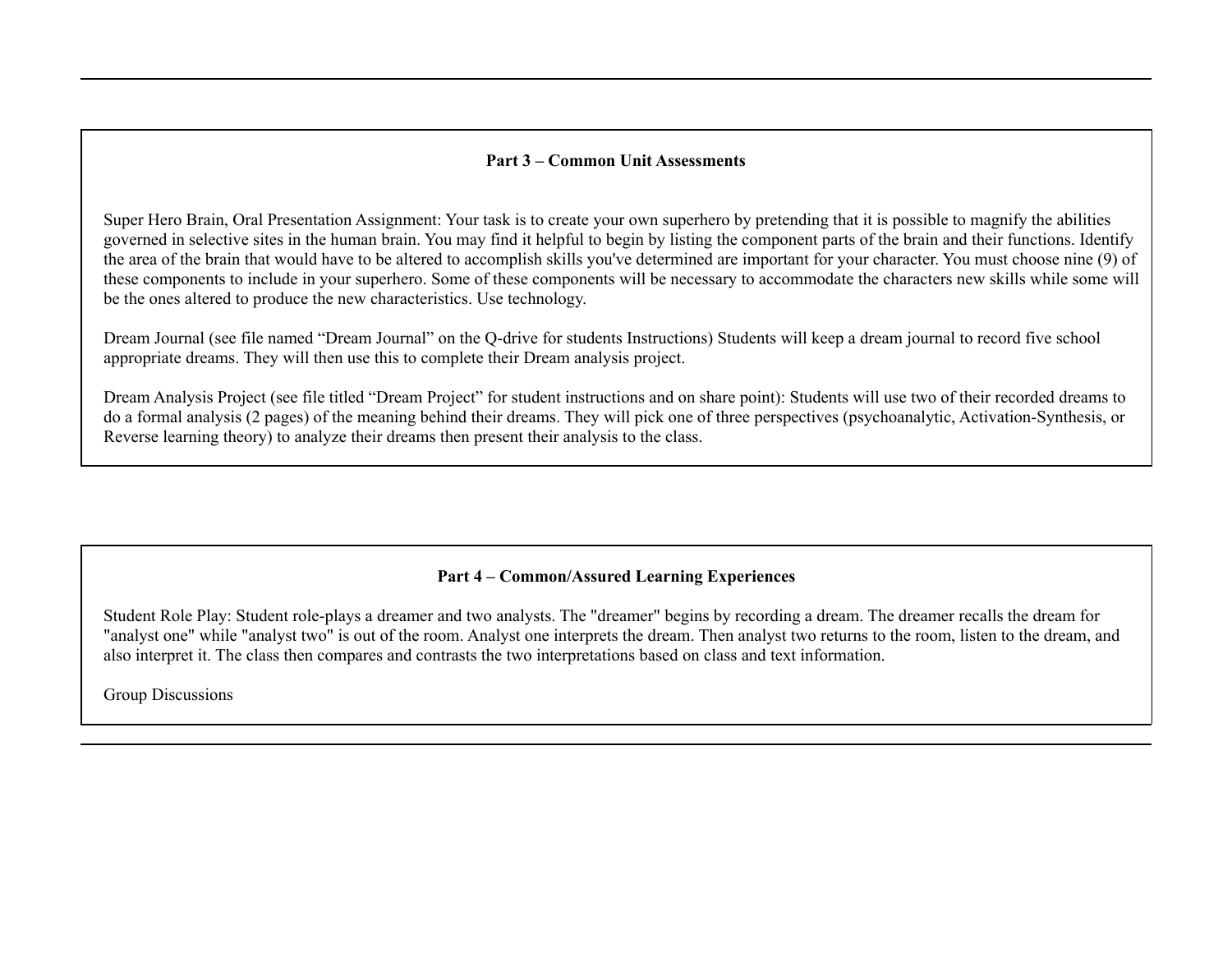# **Part 5-Teacher Notes**

<http://www.dreammoods.com/dreamdictionary/>: Generic dream analysis web site.

[http://www.here-be-dreams.com/psychology/freud.html:](http://www.here-be-dreams.com/psychology/freud.html) Freud's take on dreams.

[http://allpsych.com/psychology101/brain.html:](http://allpsych.com/psychology101/brain.html) Explanation of the brain and nervous system.

[http://www.learner.org/series/discoveringpsychology/brain/index.html:](http://www.learner.org/series/discoveringpsychology/brain/index.html) An interactive map of the brain. Will show a diagram of the brain and the function of each of its parts.

| <b>Unit 3: Learning and Memory</b> |                       |                |                 |  |  |
|------------------------------------|-----------------------|----------------|-----------------|--|--|
| <b>Grade:</b>                      | Subject:              | <b>Course:</b> | Length of Unit: |  |  |
| $1 - 12$                           | <b>Social Studies</b> | Psychology     |                 |  |  |

| Common Core State Standards                                                                                                                                                         |
|-------------------------------------------------------------------------------------------------------------------------------------------------------------------------------------|
| R2. Determine the central ideas or information of a primary or secondary source; provide an accurate summary that makes clear the relationships<br>among the key details and ideas. |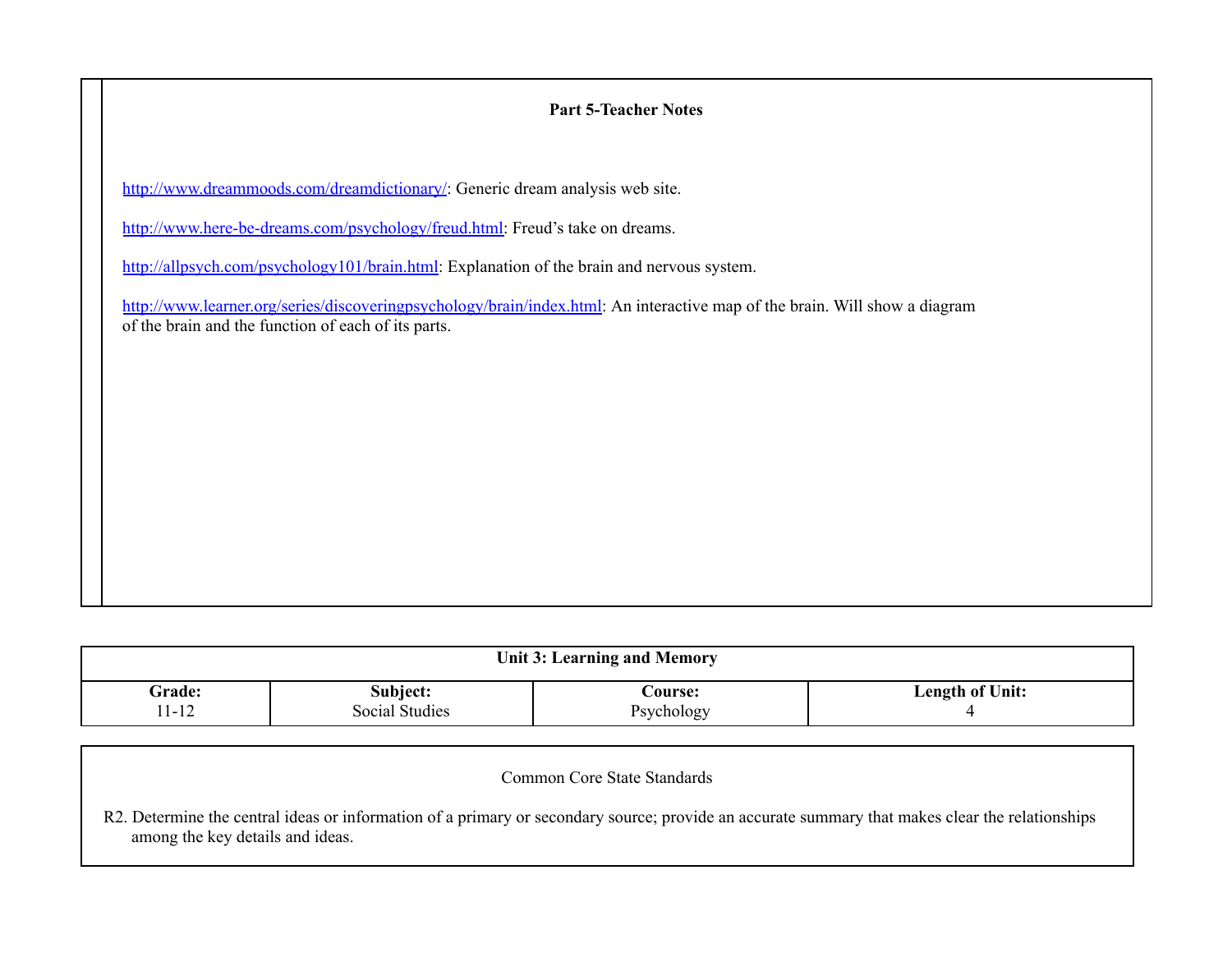- R3. Evaluate various explanations for actions or events and determine which explanation best accords with textual evidence, acknowledging where the text leaves matters uncertain.
- R8. Evaluate the hypotheses, data, analysis, and conclusions in a science or technical text, verifying the data when possible and corroborating or challenging conclusions with other sources of information.
- R9. Synthesize information from a range of sources (e.g., texts, experiments, simulations) into a coherent understanding of a process, phenomenon, or concept, resolving conflicting information when possible.
- W1. Write arguments focused on *discipline-specific content.*
	- a. Introduce precise, knowledgeable claim(s), establish the significance of the claim(s), distinguish the claim(s) from alternate or opposing claims, and create an organization that logically sequences the claim(s), counterclaims, reasons, and evidence.
	- b. Develop claim(s) and counterclaims fairly and thoroughly, supplying the most relevant data and evidence for each while pointing out the strengths and limitations of both claim(s) and counterclaims in a discipline-appropriate form that anticipates the audience's knowledge level, concerns, values, and possible biases.
	- c. Use words, phrases, and clauses as well as varied syntax to link the major sections of the text, create cohesion, and clarify the relationships between claim(s) and reasons, between reasons and evidence, and between claim(s) and counterclaims.
	- d. Establish and maintain a formal style and objective tone while attending to the norms and conventions of the discipline in which they are writing.
	- e. Provide a concluding statement or section that follows from or supports the argument presented.
- 10. Write routinely over extended time frames (time for reflection and revision) and shorter time frames (a single sitting or a day or two) for a range of discipline-specific tasks, purposes, and audiences.

Supporting Standards

|                                                              | <b>Part 2 – Standards</b>                                                                  |                                                                               |
|--------------------------------------------------------------|--------------------------------------------------------------------------------------------|-------------------------------------------------------------------------------|
| <b>Key (GLE) Content Knowledge and Concepts/Skills</b>       | <b>Bloom's Taxonomy Levels</b><br>Creating, Evaluating,                                    |                                                                               |
|                                                              | Analyzing, Applying,                                                                       |                                                                               |
|                                                              |                                                                                            | Understanding and<br>Remembering                                              |
| The students will know:                                      | The students will be able to:                                                              |                                                                               |
| Learning focuses on the ways<br>behavior can be conditioned. | Explain the principles of classical conditioning and describe<br>some of its applications. | All levels of bloom's taxonomy<br>will be addressed in a recursive<br>manner. |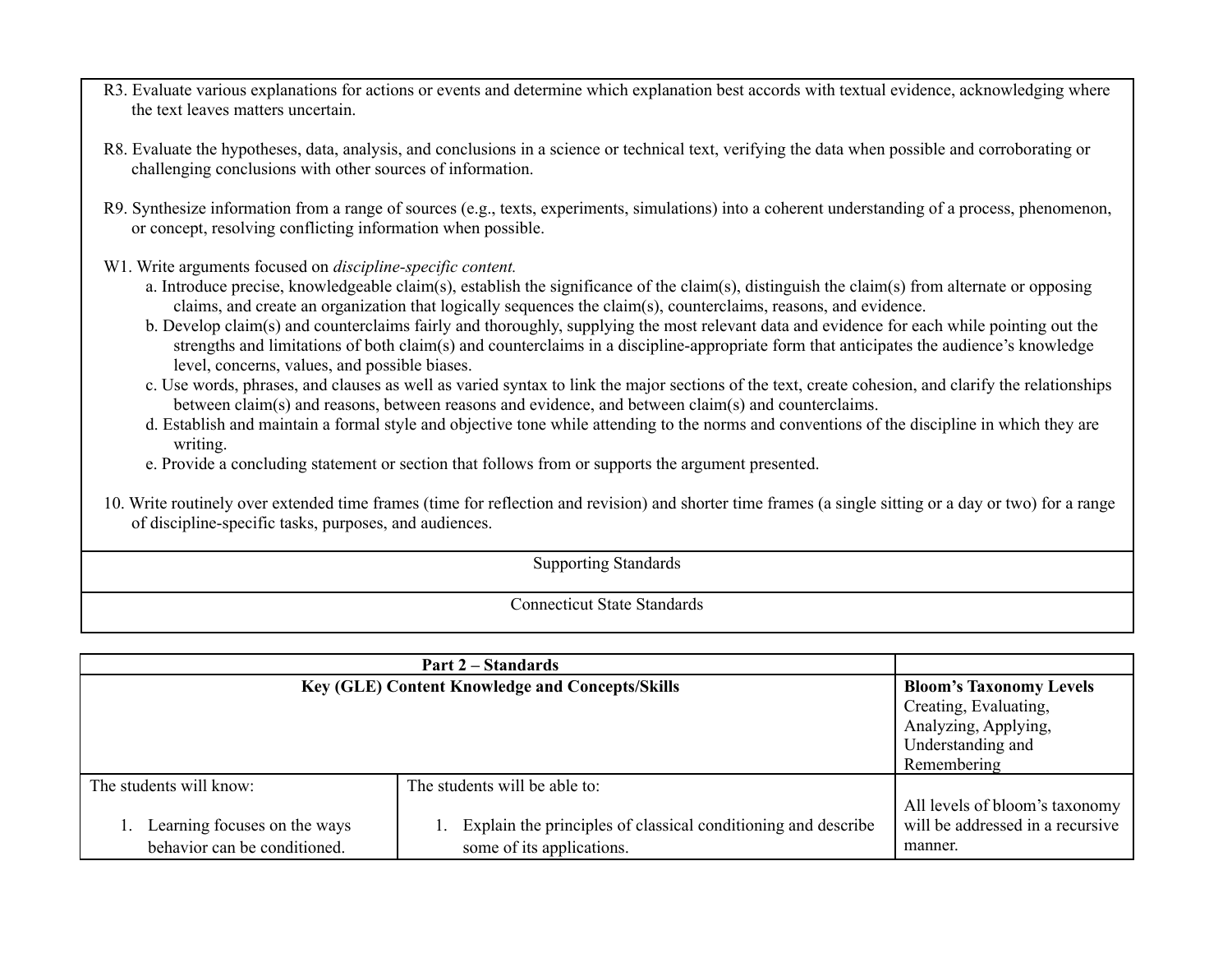| 2. | Learning is a complicated process<br>with a variety of perspectives. | 2.       | Identify the principles of operant conditioning and describe<br>some of its applications.                                               |  |
|----|----------------------------------------------------------------------|----------|-----------------------------------------------------------------------------------------------------------------------------------------|--|
| 3. | There are separate and distinct<br>types of memory.                  | 3.       | Discuss cognitive factors in learning, including latent<br>learning, insight and learning sets and observational learning.              |  |
| 4. | Memory can be improved or<br>damaged.                                | 4.<br>5. | Compare cognitive learning in humans with cognitive<br>learning in nonhumans.<br>Compare and contrast episodic, generic, and procedural |  |
|    |                                                                      | 6.       | memory.<br>Distinguish between the three processes of memory                                                                            |  |
|    |                                                                      |          | Explain how information is stored and retrieved in short and<br>long term memory.                                                       |  |
|    |                                                                      | 8.       | Describe the various kinds of forgetting and suggest ways to<br>improve your memory.                                                    |  |
|    |                                                                      |          |                                                                                                                                         |  |
|    |                                                                      |          |                                                                                                                                         |  |
|    |                                                                      |          |                                                                                                                                         |  |
|    |                                                                      |          |                                                                                                                                         |  |

**● Big Idea**

There are unlimited ways in which humans can learn. Memory determines how, when, and if we learn.

**● Essential Question**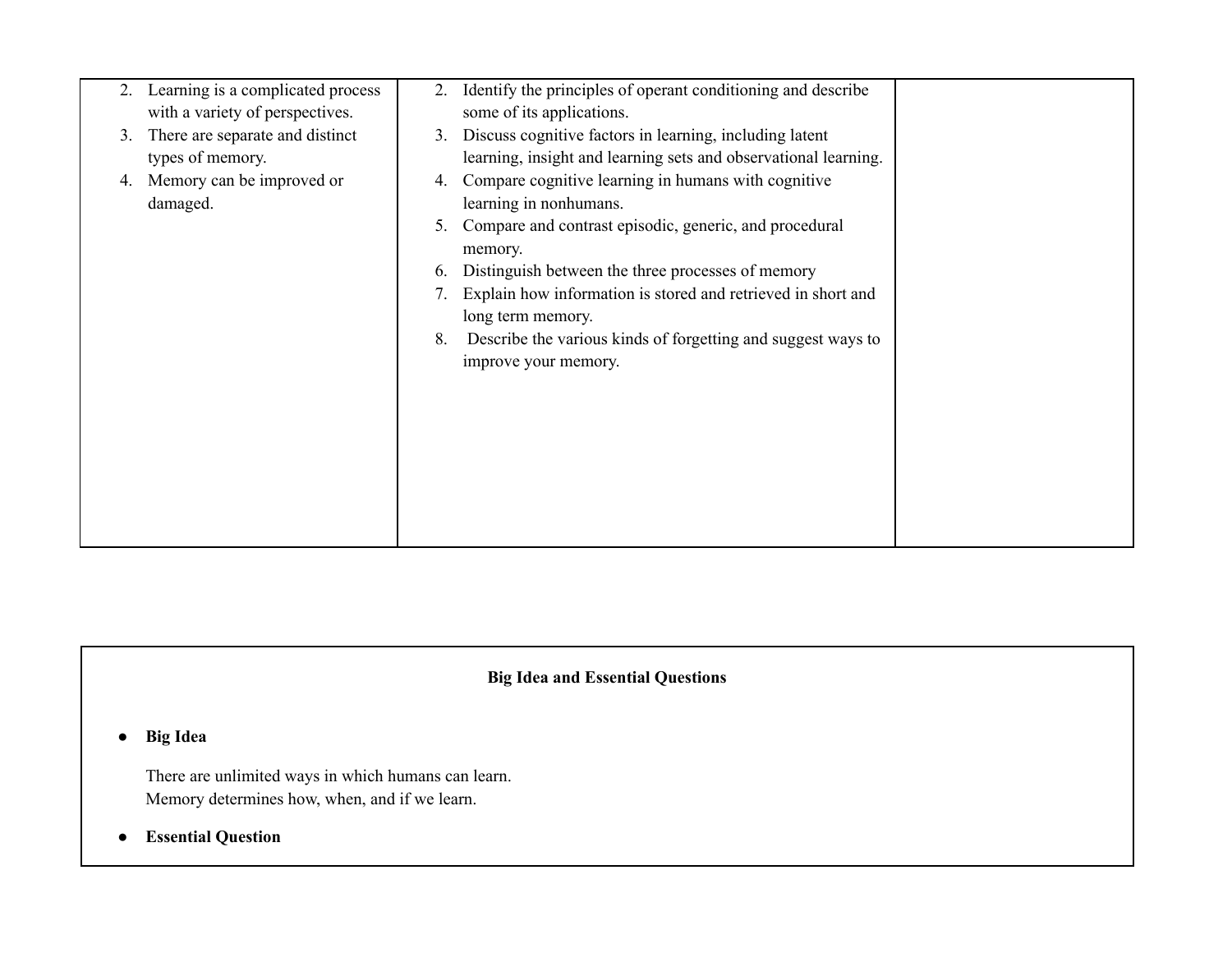What is the role of memory in learning? Why do humans forget?

### **Part 3 – Common Unit Assessments**

Student projects. In small groups, students must develop an example from their daily lives that illustrates learning through classical conditioning techniques. The group must then diagram their example, prepare a written explanation of their diagram and be prepared to present their work to the class.

# **Part 4 – Common/Assured Learning Experiences**

Memory improvement exercises- <http://faculty.washington.edu/chudler/chmemory.html> (links to an array of online memory games)

Student based performance. In small groups, student's condition volunteers to carry out a task using operant conditioning techniques.

Student projects. In small groups, students must develop an example from their daily lives that illustrates learning through classical conditioning techniques. The group must then diagram their example, prepare a written explanation of their diagram and be prepared to present their work to the class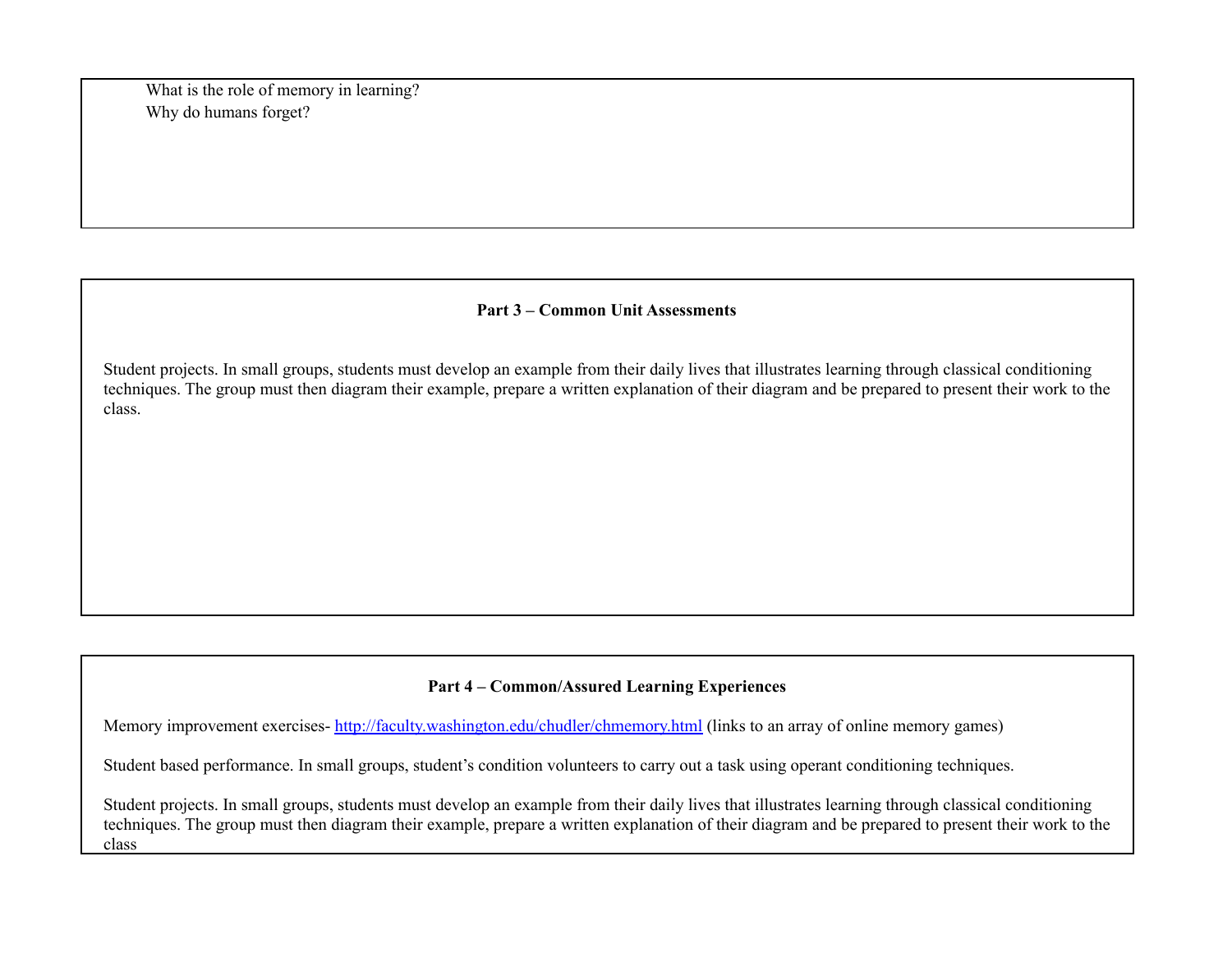Limitations of Eyewitness account demonstrations: Activity in which students learn about and experience false memories. All materials and videos can be found at http://topix.teachpsych.org/w/page/23213805/Memory%20in%20the%20Classroom

Discussion

## **Part 5-Teacher Notes**

Primary Sources: "Psychology as the Behaviorist Views it" Source?

**Big Bang Theory- "Conditioning Penny": Example video of operant conditioning found at: <http://blogs.cornell.edu/gp08ha1115/2010/04/04/93/>**

**<http://www.apa.org/research/action/dyslexia.aspx> - "Undoing Dyslexia via Video Games": Article on how dyslexia is being treated via the use of video games.**

**<http://www.apa.org/research/action/eyewitness.aspx>** "Increasing Eyewitness Accuracy in the Lineup Procedure Is All in How You ask the Question?" Article explaining how various questioning techniques used by the police get criminals to confess.

**<http://www.simplypsychology.org/working%20memory.html>:** Article and diagrams explaining both short term and long term memory.

| Unit 4 - Health and Adjustment |                       |                            |                        |  |  |  |  |  |
|--------------------------------|-----------------------|----------------------------|------------------------|--|--|--|--|--|
| Grade:                         | Subject:              | Course:                    | <b>Length of Unit:</b> |  |  |  |  |  |
| 11-12                          | <b>Social Studies</b> | Introduction to Psychology | 5 Weeks                |  |  |  |  |  |

Common Core State Standards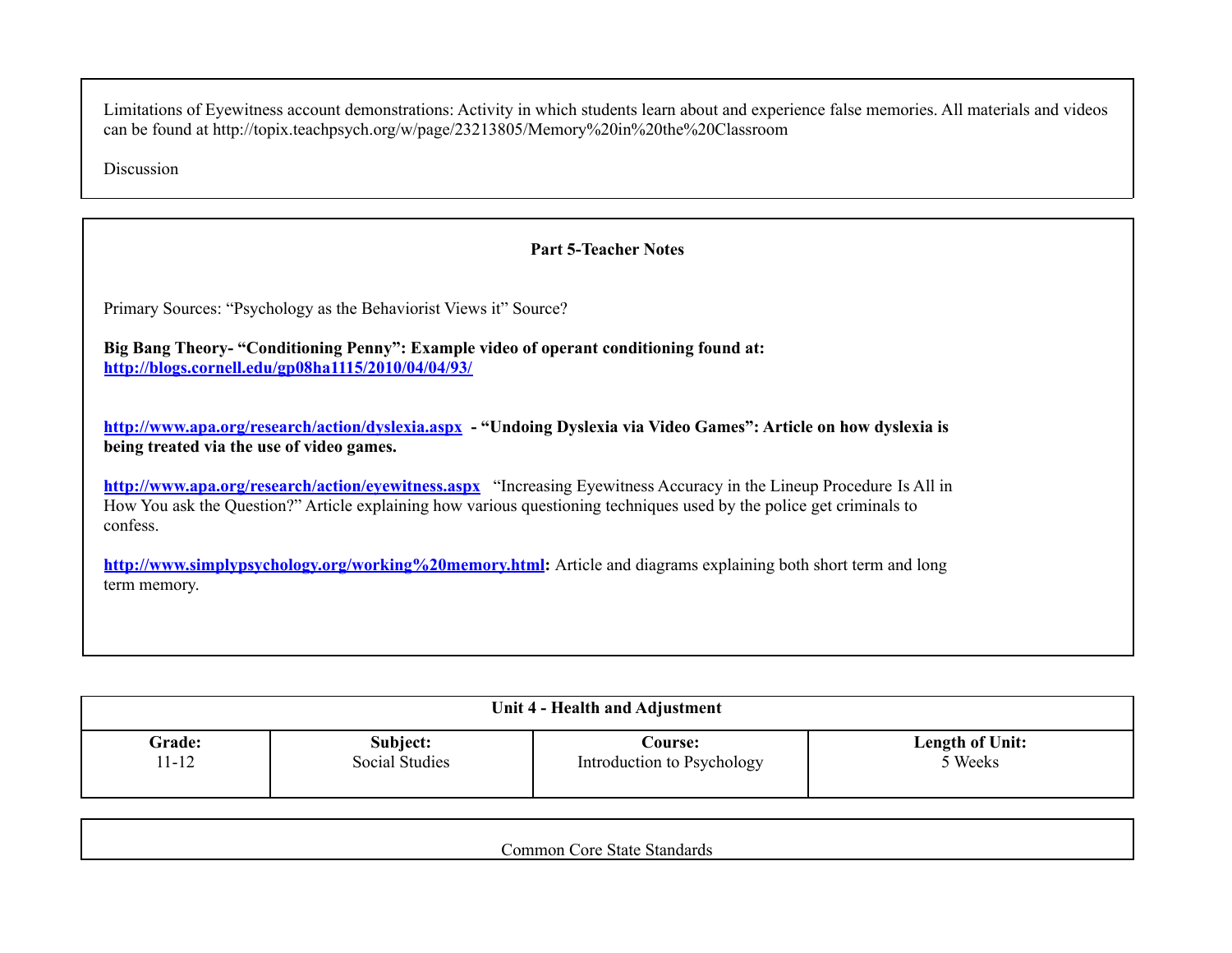- R2. Determine the central ideas or information of a primary or secondary source; provide an accurate summary that makes clear the relationships among the key details and ideas.
- R4 Determine the meaning of words and phrases as they are used in a text, including analyzing how an author uses and refines the meaning of a key term over the course of a text (e.g., how Madison defines *faction* in *Federalist* No. 10).

R6 Evaluate authors' differing points of view on the same historical event or issue by assessing the authors' claims, reasoning, and evidence.

R8 Evaluate an author's premises, claims, and evidence by corroborating or challenging them with other information.

W2. Write informative/explanatory texts, including the narration of historical events, scientific procedures/ experiments, or technical processes.

- a. Introduce a topic and organize complex ideas, concepts, and information so that each new element builds on that which precedes it to create a unified whole; include formatting (e.g., headings), graphics (e.g., figures, tables), and multimedia when useful to aiding comprehension.
- c. Use varied transitions and sentence structures to link the major sections of the text, create cohesion, and clarify the relationships among complex ideas and concepts.
- d. Use precise language, domain-specific vocabulary and techniques such as metaphor, simile, and analogy to manage the complexity of the topic; convey a knowledgeable stance in a style that responds to the discipline and context as well as to the expertise of likely readers.
- e. Provide a concluding statement or section that follows from and supports the information or explanation provided (e.g., articulating implications or the significance of the topic).

W4. Produce clear and coherent writing in which the development, organization, and style are appropriate to task, purpose, and audience.

W5. Develop and strengthen writing as needed by planning, revising, editing, rewriting, or trying a new approach, focusing on addressing what is most significant for a specific purpose and audience.

W6. Use technology, including the Internet, to produce, publish, and update individual or shared writing products in response to ongoing feedback, including new arguments or information.

Supporting Standards

| Part 2 – Standards                                     |                                                                                 |
|--------------------------------------------------------|---------------------------------------------------------------------------------|
| <b>Key (GLE) Content Knowledge and Concepts/Skills</b> | <b>Bloom's Taxonomy Levels</b><br>Creating, Evaluating,<br>Analyzing, Applying, |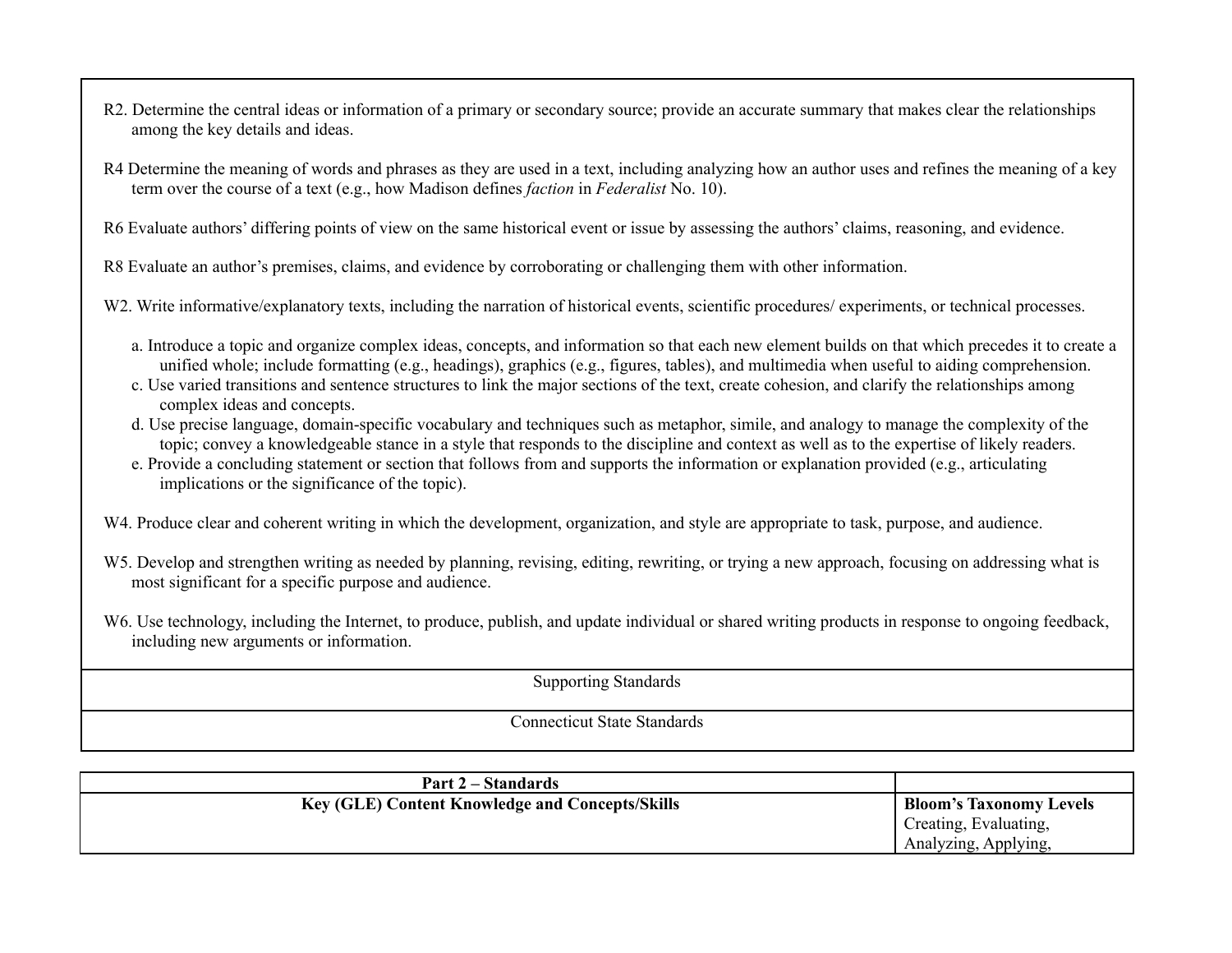|                                                                                                                                                                                                                                                                                                                                                                                             |                                                                                                                                                                                                                                                                                                                                                                                                                                                                                                                                                                                                                                                                                                                      | Understanding and<br>Remembering                                              |
|---------------------------------------------------------------------------------------------------------------------------------------------------------------------------------------------------------------------------------------------------------------------------------------------------------------------------------------------------------------------------------------------|----------------------------------------------------------------------------------------------------------------------------------------------------------------------------------------------------------------------------------------------------------------------------------------------------------------------------------------------------------------------------------------------------------------------------------------------------------------------------------------------------------------------------------------------------------------------------------------------------------------------------------------------------------------------------------------------------------------------|-------------------------------------------------------------------------------|
| The students will know:                                                                                                                                                                                                                                                                                                                                                                     | The students will be able to:                                                                                                                                                                                                                                                                                                                                                                                                                                                                                                                                                                                                                                                                                        |                                                                               |
| Different situations can produce either<br>good or bad stress.<br>People respond to stress in different<br>ways.<br>Psychological disorders cross all social<br>3.<br>levels.<br>4. The causes of psychological disorders<br>are both biological and environmental<br>in nature.<br>Treatment of psychological disorders<br>5.<br>can be complex and varies according<br>to patient' needs. | Compare and identify good and bad stress.<br>Identify various human responses to stress.<br>Explain the basis for classifying psychological disorders.<br>3.<br>Distinguish among the anxiety disorders, and outline the<br>4.<br>theories that explain them.<br>Define dissociation and describe the dissociative disorder.<br>5.<br>Identify several theories on mood disorders.<br>6.<br>Distinguish between personality and psychological disorders.<br>$7_{\scriptscriptstyle{\ddots}}$<br>Define psychotherapy and list the advantages of each method<br>8.<br>of psychotherapy.<br>Assess and diagnose a sample psychological disorder.<br>9.<br>10. Become an expert on one specific psychological disorder. | All levels of bloom's taxonomy<br>will be addressed in a recursive<br>manner. |

**● Big Idea**

Stress produces psychological and physical effects on the body.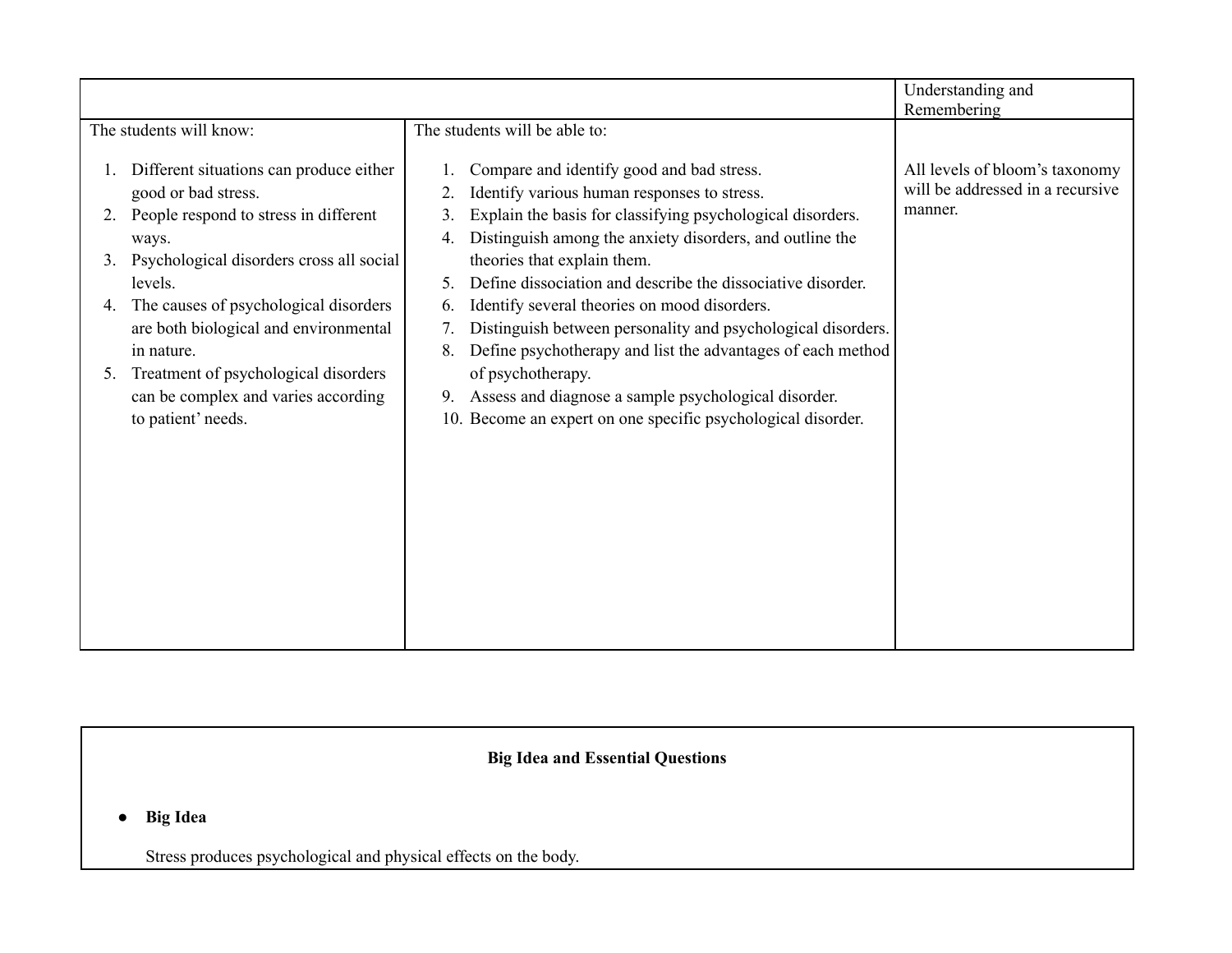There are as many different therapies as there are people in the world.

**● Essential Question**

How does stress affect physical and mental abilities? Why do some therapies work with some patients and not with others?

### **Part 3 – Common Unit Assessments**

Psychological Disorder Project: In groups students will research a psychological disorder referencing pertinent websites, texts, and case studies. The groups will then teach their specified disorder to the class.

Case Studies: Using the website <http://www.abacon.com/carson/case/cases.html>, students will examine three different case studies in which they will analyze three specific disorders. Students will read the background, listen to audio responses and then submit written diagnosis of the subject's disorder and how to treat it.

# **Part 4 – Common/Assured Learning Experiences**

Holmes-Rahe Readjustment Scale (available online)Activity

**Discussions**